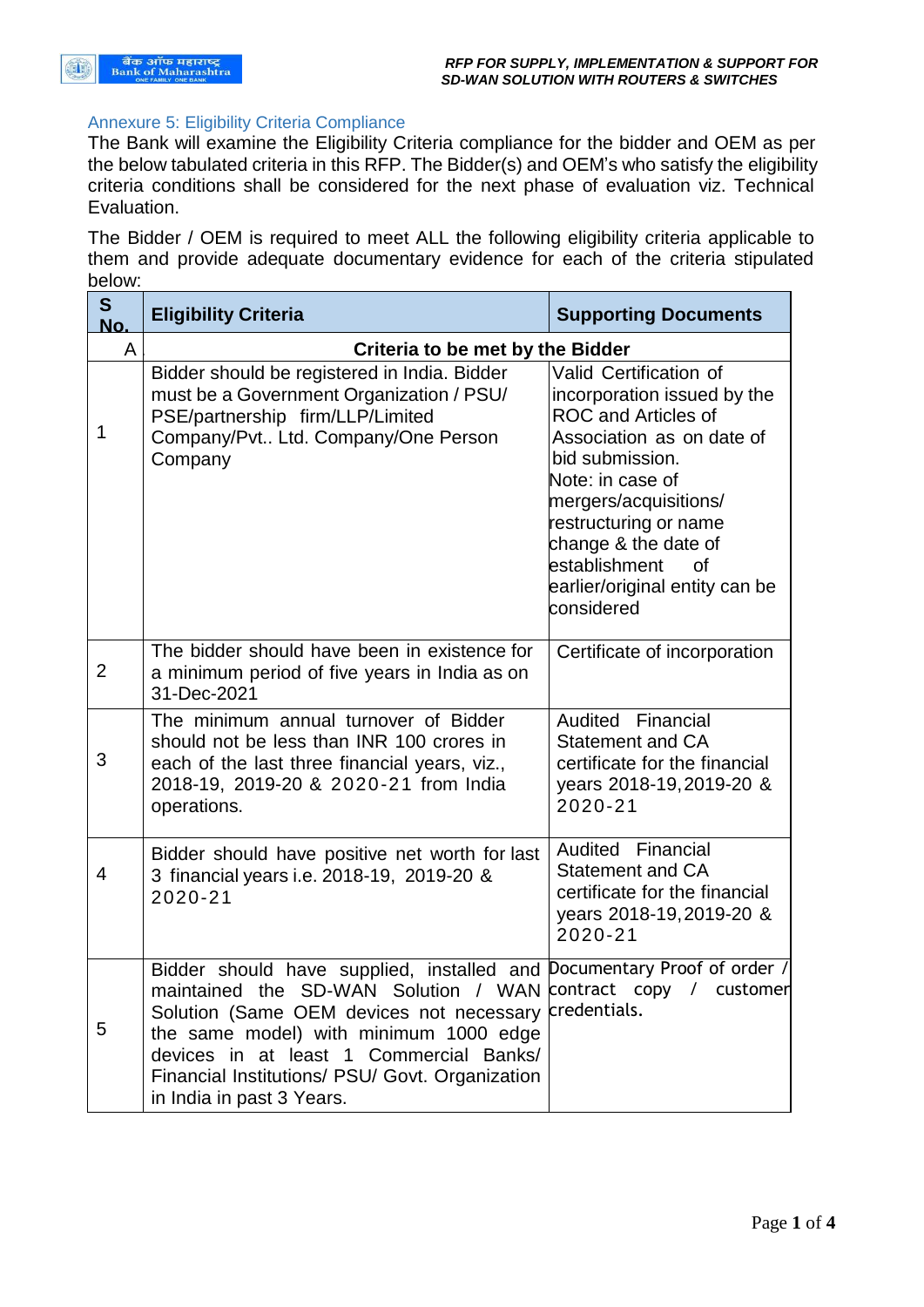| S<br>No.       | <b>Eligibility Criteria</b>                                                                                                                                                                                                                                                                                                                                                                                                                                                                                                                                                                                                                                                                                                                                                                                                                                     | <b>Supporting Documents</b>                                                                                                                                                   |
|----------------|-----------------------------------------------------------------------------------------------------------------------------------------------------------------------------------------------------------------------------------------------------------------------------------------------------------------------------------------------------------------------------------------------------------------------------------------------------------------------------------------------------------------------------------------------------------------------------------------------------------------------------------------------------------------------------------------------------------------------------------------------------------------------------------------------------------------------------------------------------------------|-------------------------------------------------------------------------------------------------------------------------------------------------------------------------------|
| 6              | Bidder should have the highest/Equivalent level<br>partnership with OEM for proposed<br>Solution/equipment for the at past two years (from<br>RFP date).                                                                                                                                                                                                                                                                                                                                                                                                                                                                                                                                                                                                                                                                                                        | Certificate from OEM to be<br>submitted.                                                                                                                                      |
| 7              | Bidder should have proposed supplied,<br>installed and maintained the network switches<br>(Same OEM devices not necessary the same<br>model) with minimum 500 count in at least 1<br>Commercial Banks/ Financial Institutions/<br>PSU/ Govt. Organization in India in past 3<br>Years.                                                                                                                                                                                                                                                                                                                                                                                                                                                                                                                                                                          | Documentary Proof of order /<br>contract copy / customer<br>credentials.                                                                                                      |
| 8              | The bidder and its group (firm / company)<br>should not be black-listed by any public sector<br>Bank, RBI, IBA, or any other regulatory<br>authority at the time of submission of bid. The<br>Bidder must certify to that effect                                                                                                                                                                                                                                                                                                                                                                                                                                                                                                                                                                                                                                | Self-Declaration on<br>Bidder's letter head<br>signed by the authorized<br>signatory. Bank ma verify<br>the information through<br>publicly available data and<br>information |
| $\overline{9}$ | The bidder should submit Pre-Contract<br>Integrity Pact as per format provided in<br>Annexure- 12 of the RFP. (A person/entity<br>signing IP shall not approach the court while<br>representing the matters to IEMs and he/she<br>will wait their decision in the matter)                                                                                                                                                                                                                                                                                                                                                                                                                                                                                                                                                                                       | Submit Integrity Pact on<br>Rs. 500 Stamp Paper as<br>format prescribed in<br>Annexure-12                                                                                     |
| 10             | Neither the Bidder, nor their promoters and<br>Directors should be defaulters to any financial<br>institution. The Bidder should not have been<br>reported against by any Public-Sector Bank to<br>Indian Banks Association for any malpractice,<br>fraud, poor service, etc. An undertaking (on<br>their letter head) in this regard should be<br>enclosed by the bidder on behalf of the<br>directors/partners blacklisted by any<br>Government authority or public sector<br>undertaking (PSU) as on date of submission of<br>tender, otherwise the bid will not be<br>considered. An undertaking (on their letter<br>head) in this regard should be enclosed by the<br>bidder on behalf of directors/partners. The<br>Bidder should not have been blacklisted by<br>any Government authority or Public sector<br>Undertaking (PSU) as on date of submission | <b>Self-Declaration letter</b><br>signed by Authorized<br>Signatory to be submitted.                                                                                          |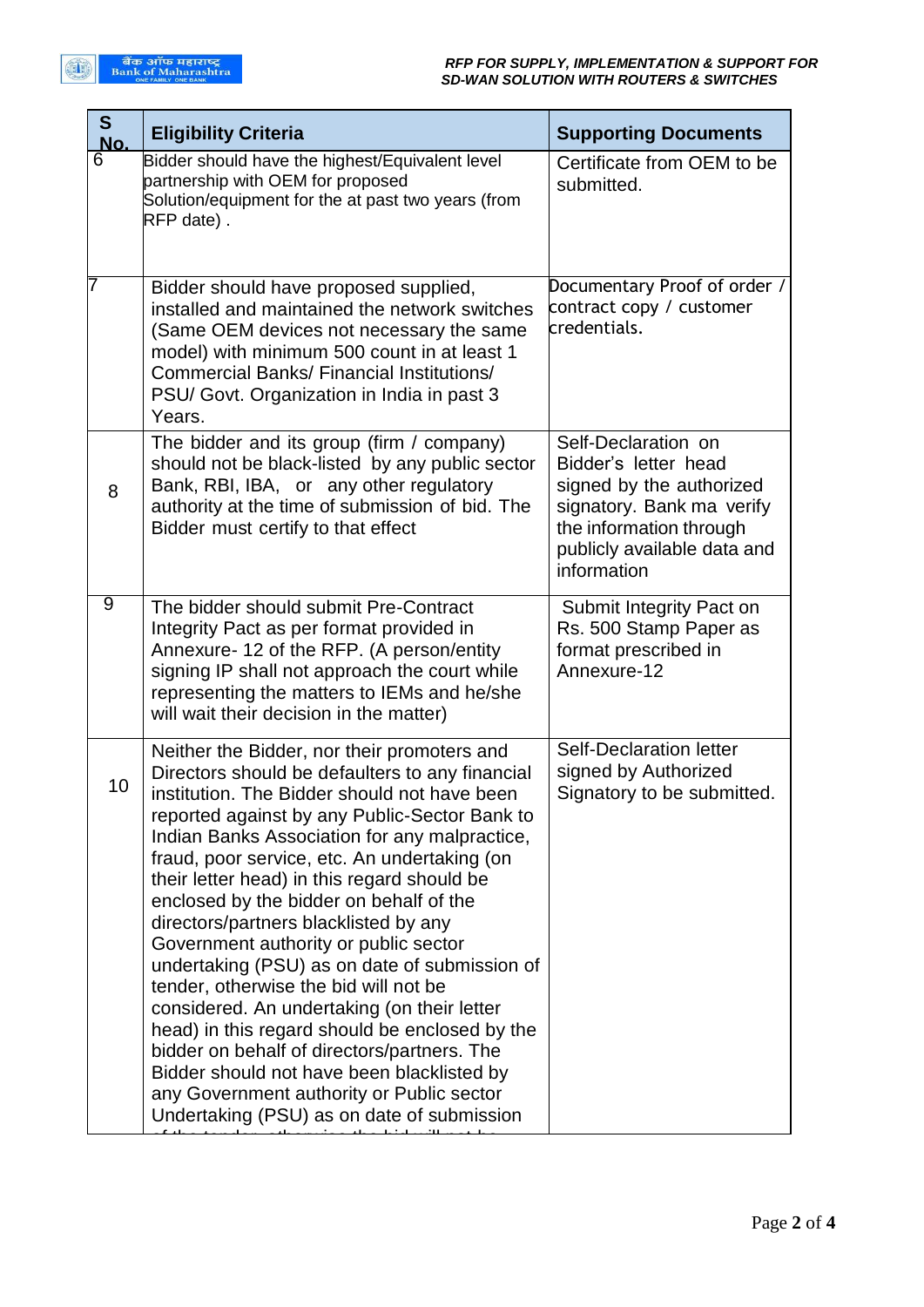| S<br>No.        | <b>Eligibility Criteria</b>                                                                                                                                                                                                     | <b>Supporting Documents</b>                                                                                                                                                                                           |
|-----------------|---------------------------------------------------------------------------------------------------------------------------------------------------------------------------------------------------------------------------------|-----------------------------------------------------------------------------------------------------------------------------------------------------------------------------------------------------------------------|
| 11              | The Bidder should<br>not<br>have<br>been<br>declared Non-Performing Asset (NPA) by<br>any BFSI organization as on date of<br>submission of the tender, otherwise the bid<br>will not be considered.                             | <b>Self-Declaration letter</b><br>signed by Authorized<br>Signatory to be submitted.                                                                                                                                  |
| $\overline{12}$ | The proposed bidder should have office in<br>India and should be able to support project<br>in India during the contract period.                                                                                                | An undertaking<br>letter<br>to be<br>enclosed by the Bidder<br>confirming the same.                                                                                                                                   |
| $\overline{13}$ | The Bidder to provide an undertaking on his<br>letter head that the BOM is Complete in all<br>manner as Offered in SDWAN Solution which<br>include Hardware, Software & License                                                 | Letter of confirmation from<br>Bidder                                                                                                                                                                                 |
| B               | Criteria to be met by the OEM                                                                                                                                                                                                   |                                                                                                                                                                                                                       |
| 1               | <b>OEM</b><br>should have minimum 2 customer<br>reference in Govt./Public sector/BFSI globally<br>with<br>SD-WAN<br>running<br>routers<br>Technology/Solution with minimum 1000 sites<br>& minimum 500 switches in last 3 years | <b>Credentials</b><br>from<br>clients<br>of<br>Purchase<br>form<br>in<br><b>Orders</b><br>Contract<br>Credential<br>Agreement<br>$\sqrt{2}$<br>Letters are required to be<br>provided for reference with<br>the Bank. |
| $\overline{2}$  | The OEM should have been in existence for a Certificate of incorporation<br>minimum period of 5 years in India as on 31-<br>Dec-2021                                                                                            | other<br>relevant<br>any<br>or<br>document<br>for<br>confirming<br>the same                                                                                                                                           |
| 3               | The OEM should have their own offices and support Relevant<br>centre in India for providing 24x7 support.                                                                                                                       | documents<br>authorized by the OEM along<br>with Office and support centre<br>details to be submitted (to be<br>enclosed as Annexure-)                                                                                |
| 4               | Proposed SD-WAN solution Routers and switches<br>should not go end of sale in next one year and<br>should not go end of life in next 7 years from date of<br>RFP release date.                                                  | OEM's Undertaking on<br>company letter head signed by<br>authorized signatory of the<br>OEM, clearly mentioning about<br>the confirmation of 'End of sale'<br>and 'End of Support'.                                   |
| 5               | The OEM should have their spare warehouse/Depot<br>in at least 15 cities in India.                                                                                                                                              | <b>Relevant documents</b><br>authorized by the OEM along<br>with locations details to be<br>submitted (to be enclosed as<br>Annexure                                                                                  |